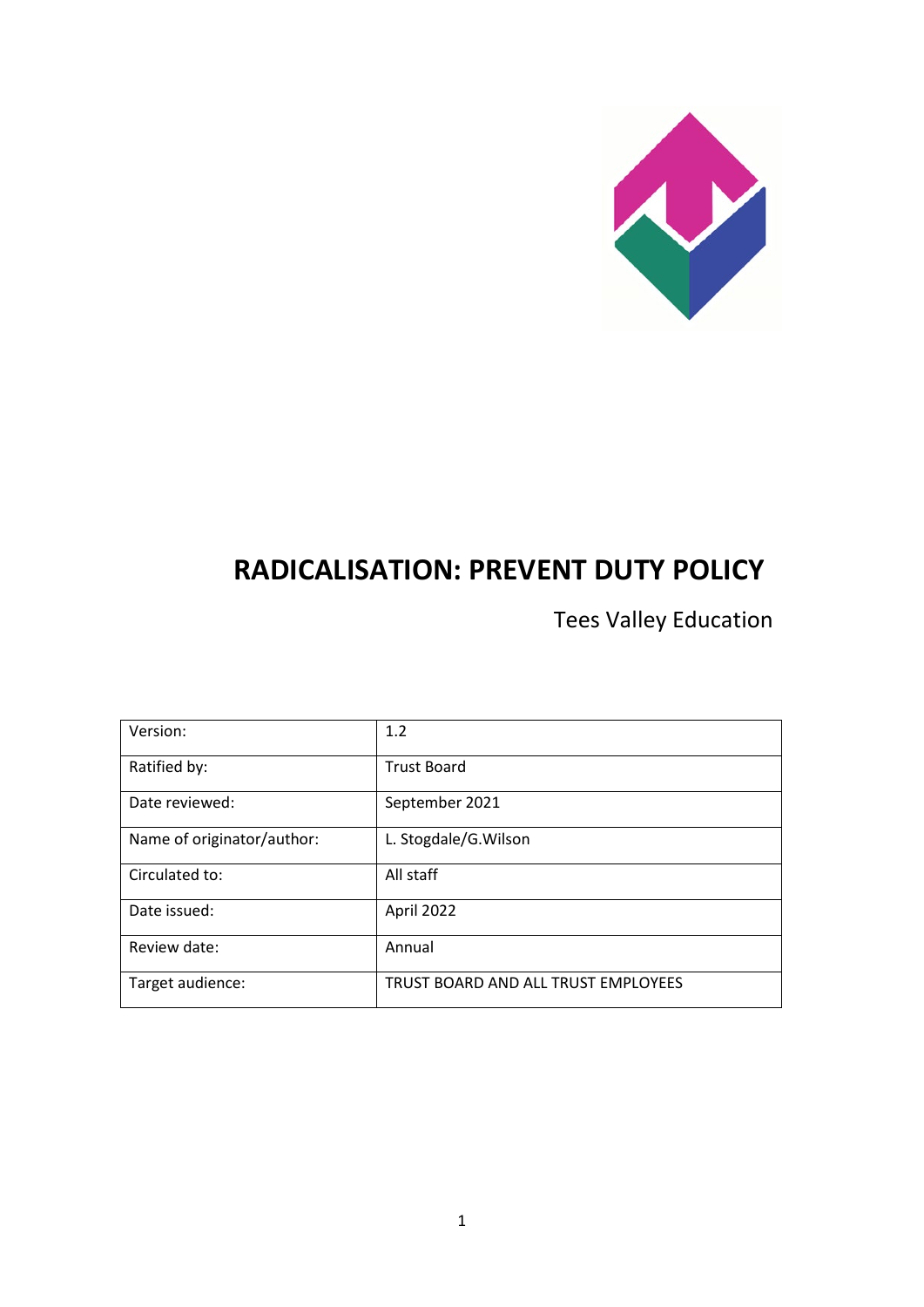# **Statement of intent**

Tees Valley Education deplores terrorism of every kind and of any radical ideology. We will do anything we can to protect our pupils from the threat of terrorism and will not tolerate extremism or radicalisation in our academies.

Our zero-tolerance approach to extremism and terrorism includes interventions, exclusions and involving third parties such as the police.

We support and adhere to the latest guidance from the DfE which requires academies to actively promote fundamental British values and to ensure that pupils are encouraged to regard people of all faiths, races and cultures with respect and tolerance.

This policy relates to the potential radicalisation of pupils in our academies.

# **1. Legal framework**

- 1.1. This policy has due regard to statutory legislation, including, but not limited to, the following:
	- The Counter-Terrorism and Security Act 2015
	- The Childcare Act 2006
	- The Data Protection Act 2018
	- The GDPR
- 1.2. This policy also has due regard to statutory and non-statutory departmental advice, including, but not limited to, the following:
	- DfE (2015) 'The Prevent duty'
	- HM Government (2015) 'Revised Prevent Duty Guidance: for England and Wales'
	- DfE (2019) 'Keeping children safe in education'
	- DfE (2018) 'Working Together to Safeguard Children'
- 1.3. This policy operates in conjunction with the following trust policies and documents:
	- **Lockdown and Evacuation Policy**
	- **Child Protection and Safeguarding Policy**
	- **Radicalisation Risk Assessment**
	- **Data Protection Policy**
	- **E-safety Policy**
	- **Equality Information and Objectives Statement**

#### **2. Definitions**

#### **For the purpose of this policy:**

- 2.1. **Extremism** is the vocal or active opposition to our fundamental values, including democracy, the rule of law, individual liberty and the mutual respect and tolerance of different faiths and beliefs. This also includes calling for the death of members of the armed forces.
- 2.2. **Radicalisation** refers to the process by which a person comes to support terrorism and extremist ideologies associated with terrorist groups.
- 2.3. **Terrorism** is an action that endangers or causes serious violence to a person/people; causes serious damage to property; or seriously interferes or disrupts an electronic system. The use or threat must be designed to influence the government or to intimidate the public and is made for the purpose of advancing a political, religious or ideological cause.
- 2.4. **Fundamental British values** are a set of expected standards by which people resident in the UK must live.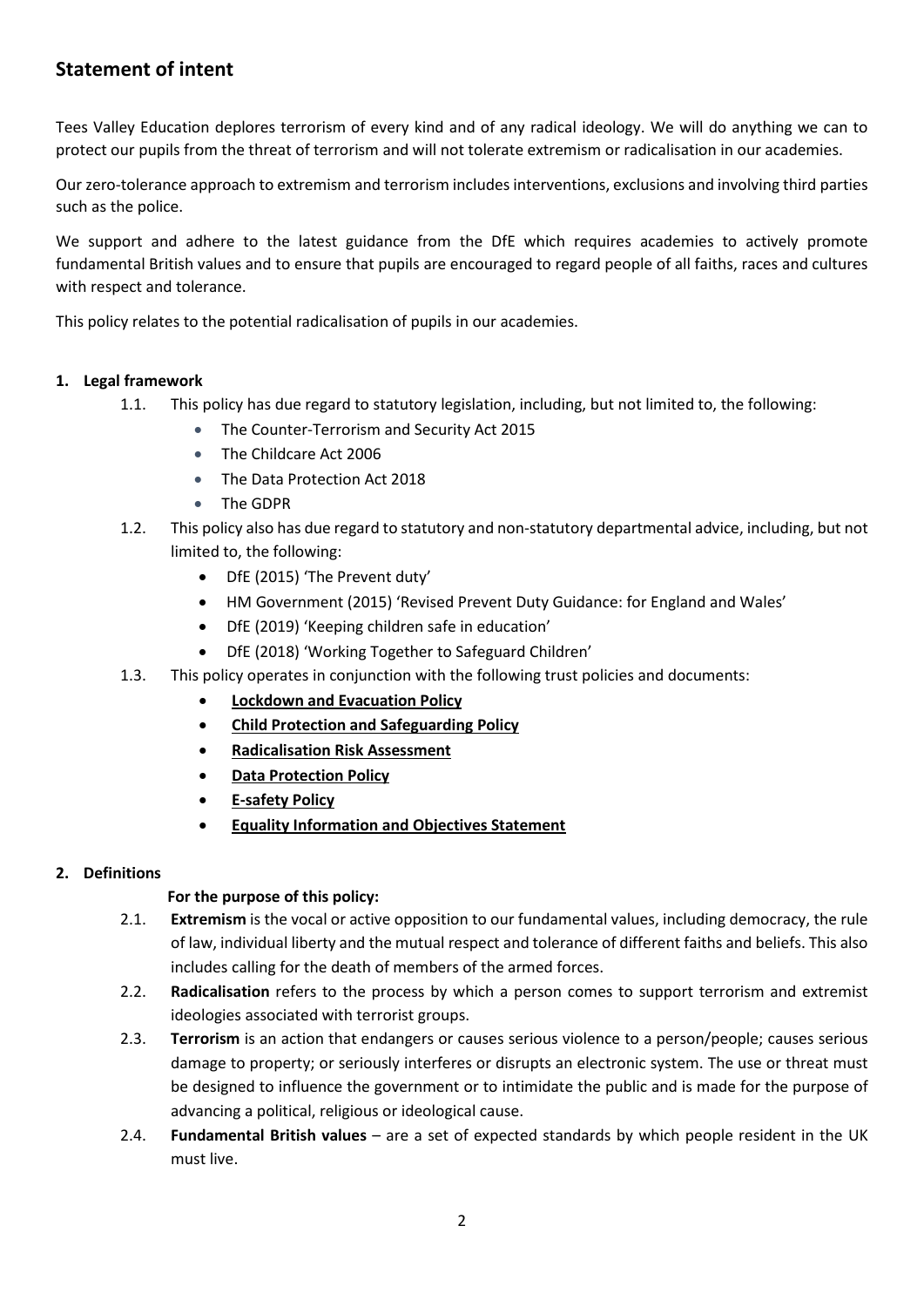## **3. Roles and responsibilities**

- 3.1. The Senior leaders in each academy are responsible for:
	- The overall implementation and management of this policy.
	- Ensuring a Prevent Risk Assessment is in place which reflects both the LA, and context.
	- Ensuring every staff member is familiar with the scope of this policy.
	- Ensuring pupils are taught about British values through the curriculum.
	- Undertaking a risk assessment to determine whether individual pupils are at risk of being drawn into terrorism.
	- Identifying extremist risks in the local area.
	- Ensuring any visitors and speakers to the academies have appropriate checks prior to them having access to pupils.
- 3.2. The DSL, and any deputies, are responsible for:
	- Handling any referrals to the Channel programme.
	- Following up any referrals made to the Channel programme.
	- Delivering staff training on the Prevent duty.
	- Working with external agencies to support pupils at risk of being drawn into terrorism.
	- Providing guidance to other staff members to help them support pupils at risk of being drawn into terrorism.
- 3.3. All staff members are responsible for:
	- Being alert to the risk factors of extremism and radicalisation.
	- Raising any concerns with the DSL (or any deputies, in their absence).
	- Notifying the DSL (or any deputies, in their absence) when they make any referrals to the Channel programme.
	- Engaging in staff training on the Prevent duty.

#### **4. Safeguarding from extremism**

- 4.1. The trust protects the right to freedom of expression. This policy is not intended or designed to restrict or prevent legitimate and lawful congregation or debate.
- 4.2. Each academy has a dedicated DSL who deals with any incidents of extremism and or terrorism within our academy community.
- 4.3. As is each academies responsibility under law, we will do our utmost to safeguard our pupils from being drawn into extremism and terrorism.
- 4.4. Each academy has strong relationships with local safeguarding partners and will not hesitate to involve them at the earliest opportunity if safeguarding issues arise.
- 4.5. Any pupil, parent, staff member or member of the wider academy community are encouraged to let a DSL know if they have concerns about:
	- Pupils becoming radicalised.
	- Groups, clubs or societies with extremist or radical views.
	- Friends and/or families of pupils becoming radicalised or involved in extremism.
	- Pupils planning to visit known areas of conflict.
	- Members of the academy and wider community attempting to draw young and/or vulnerable pupils into extremism.
- 4.6. Visitors and speakers coming into the academy will be vetted prior to them having access to pupils.
- 4.7. All materials handed out to pupils, whether by teachers or visitors will be checked by relevant academy staff for content to ensure their appropriateness.
- 4.8. Regular visitors, clubs and societies will be subject to unannounced inspections by our DSL.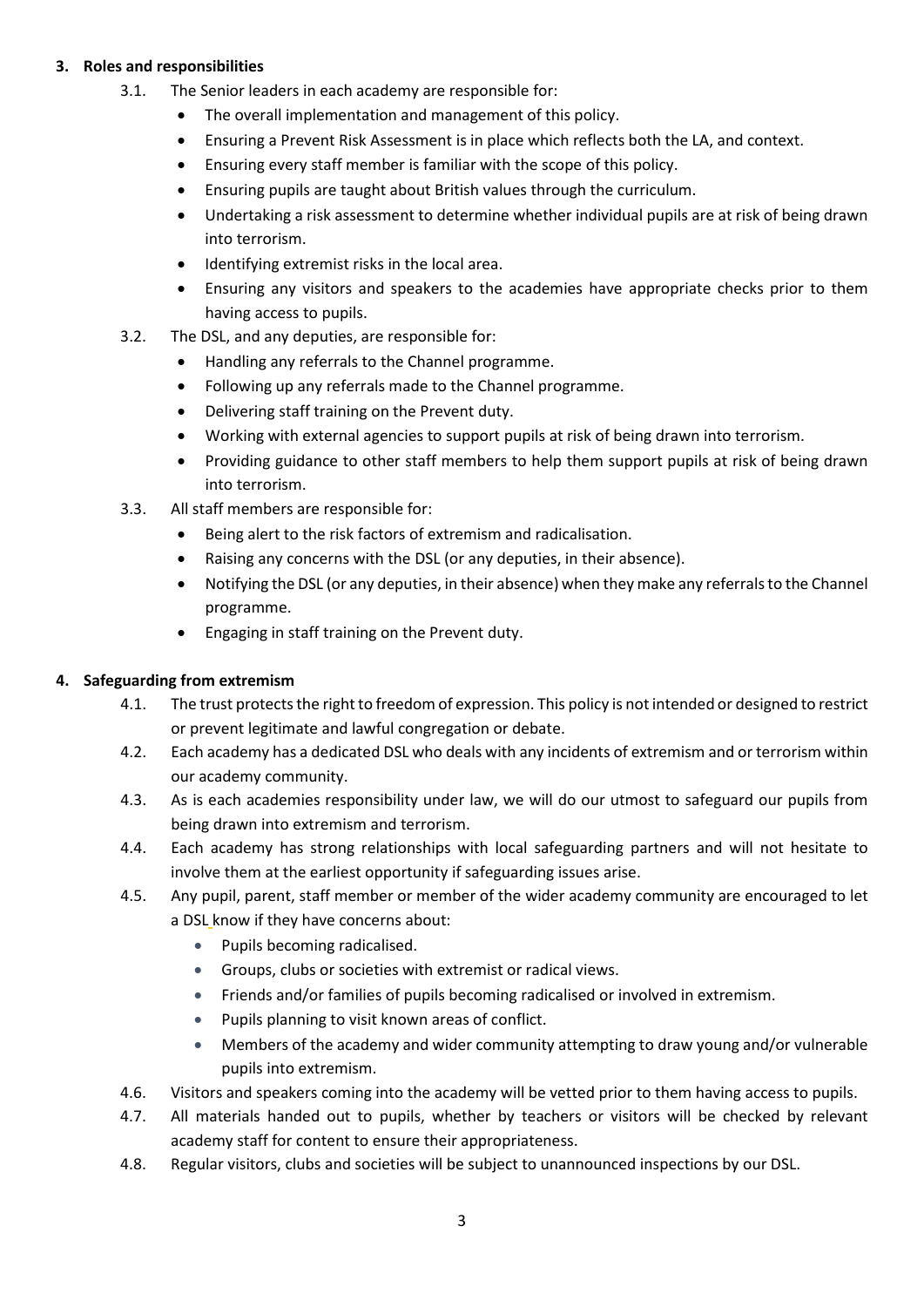#### **5. 'Channel' and 'Prevent'**

- 5.1. Channel, a key element of the Home Office's Prevent strategy, is a multi-agency approach to protect people at risk from radicalisation.
- 5.2. Academies work with the LA, local law enforcement, and religious and community leaders, to identify children vulnerable to radicalisation and to stamp out extremism if it arises. This includes identifying pupils:
	- Displaying feelings of grievance and injustice.
	- Feeling under threat.
	- Searching for identity, meaning and belonging.
	- Who have a desire for status amongst their peers.
	- Who have a desire for excitement and adventure.
	- Displaying a need to dominate and control others.
	- Who have a susceptibility to indoctrination.
	- Displaying a radical desire for political or moral change.
	- Who are susceptible to opportunistic involvement.
	- Who have family or friends involved in extremism.
	- Susceptible to being influenced or controlled by a group.
	- With relevant mental health issues.

#### **6. Preventing radicalisation**

- 6.1. The academy will assess the risk of pupils being drawn into terrorism through identifying the factors that affect children in the local area and knowing how to identify those at risk.
- 6.2. The academy always takes allegations and concerns of radicalisation and/or terrorism seriously.
- 6.3. The academy will help pupils channel their desire for excitement and adventure into suitable and healthy activities.
- 6.4. Extremist propaganda is widely available online the academy will ensure that British values are promoted regularly to encourage pupils to develop an appreciation of society.
- 6.5. The academy will work with local religious and cultural organisations to instil a strong sense of identity in our pupils, as well as a clear place and purpose within the academy.
- 6.6. The academy recognises that pupils' parents and families are best-placed to spot signs of radicalisation and, as such, will promote effective engagement with parents and families.
- 6.7. The academy will record all internet activity that takes place on site, and on any academy computers, laptops and tablets off site, and establish appropriate filters to protect children from terrorist and extremist material online, in accordance with the E-safety Policy.
- 6.8. In accordance with Keeping Children Safe in Education and our Child Protection and Safeguarding Policy, pupils will be taught about the importance of staying safe online through PSHE lessons.
- 6.9. The academy is stronger thanks to our open, multi-faith and multi-racial community. We will always aim to integrate and engage every child within the academy community, and in the wider community.
- 6.10. The academy will celebrate a range of different religious and cultural festivals across the year giving every child the opportunity to take part.
- 6.11. The academy will monitor and assess incidents which suggest pupils are engaging, or are at risk of engaging, in extremist activity and/or radicalisation.
- 6.12. Where a pupil has been identified as at risk of radicalisation, the academy will take action proportionate to the incident or risk.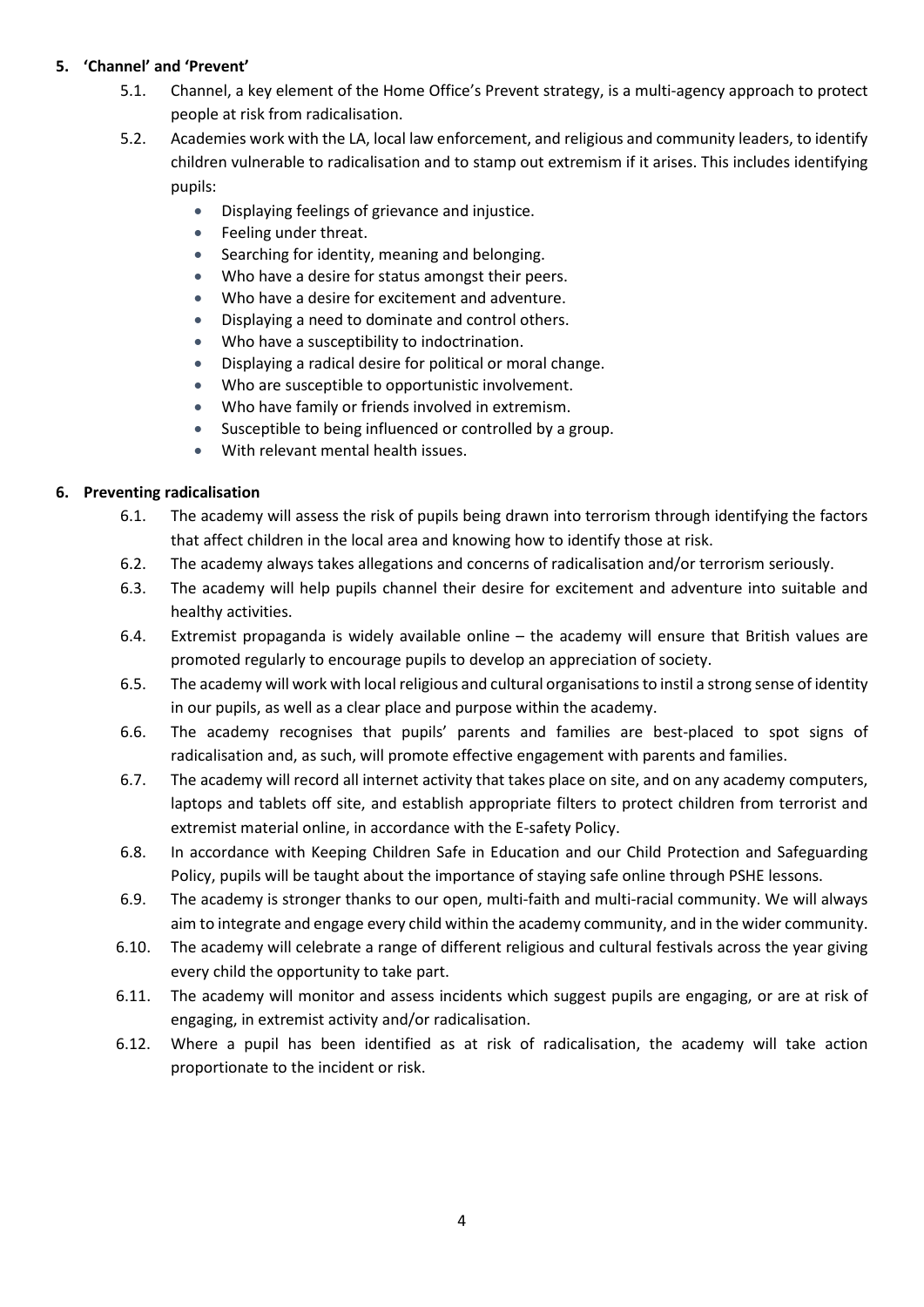## **7. Making a judgement**

- 7.1. Although extremist behaviour can be presented in many forms, the academy understands the following as the most obvious risk factors:
	- Disclosure about extremist or radicalised behaviour by pupils this could include exposure to materials outside of academy
	- Use of specific terms associated with certain ideological views, e.g. 'hate' language
	- Intelligence reports from local and national agencies regarding the radicalisation of groups of people in the local area
	- Focus on specific narratives that highlight particular extremist views
	- Evidence of accessing online materials that include extremist materials
	- Refusal to accept views expressed by others which are counter to the academy's Equality Policy and associated policy.
	- Documented concerns raised by parents or family members about the changing behaviour of the pupil
	- References to an extremist narrative in pupils' work
	- Disassociation from existing friendship groups
	- A loss of interest in activities which they previously engaged in
	- Asking questions about identity, faith and belonging
	- Behavioural characteristics, such as low self-esteem, isolation, and perceptions of failure and injustice
	- Family tensions
	- **Migration**
	- Events affecting their country or region of origin
	- Alienation from UK values
	- Grievance triggered by personal experience of racism or discrimination
	- Inappropriate forms of dress
	- Property damage
	- Refusal to cooperate with the requests of teachers or other adults
- 7.2. When assessing whether a pupil is at risk of radicalisation, staff will ask themselves the following questions:
	- Does the pupil have access to extremist influences through the internet?
	- Does the pupil possess or actively seek extremist material?
	- Does the pupil sympathise or support extremist groups or behaviour in their speech or written work?
	- Does the pupil's demeanour suggest a new social, religious or political influence? E.g. through jewellery or clothing
	- Has the pupil previously been a victim of a race hate or religious crime?
	- Has the pupil experienced any major disagreements with their peers, family or faith groups, leading to rejection, isolation or exclusion?
	- Does the pupil display an irregular and distorted view of religion or politics?
	- Does the pupil display a strong objection towards specific cultures, faiths or race?
	- Is the pupil a foreign national awaiting a decision regarding deportation or immigration?
	- Is there an irregular pattern of travel within the pupil's family?
	- Has the pupil witnessed or suffered from trauma or violence in a war zone or through sectarian conflict?
	- Is there evidence of a relative or family friend displaying extremist views?
	- Has the pupil travelled for extended periods of time to international locations?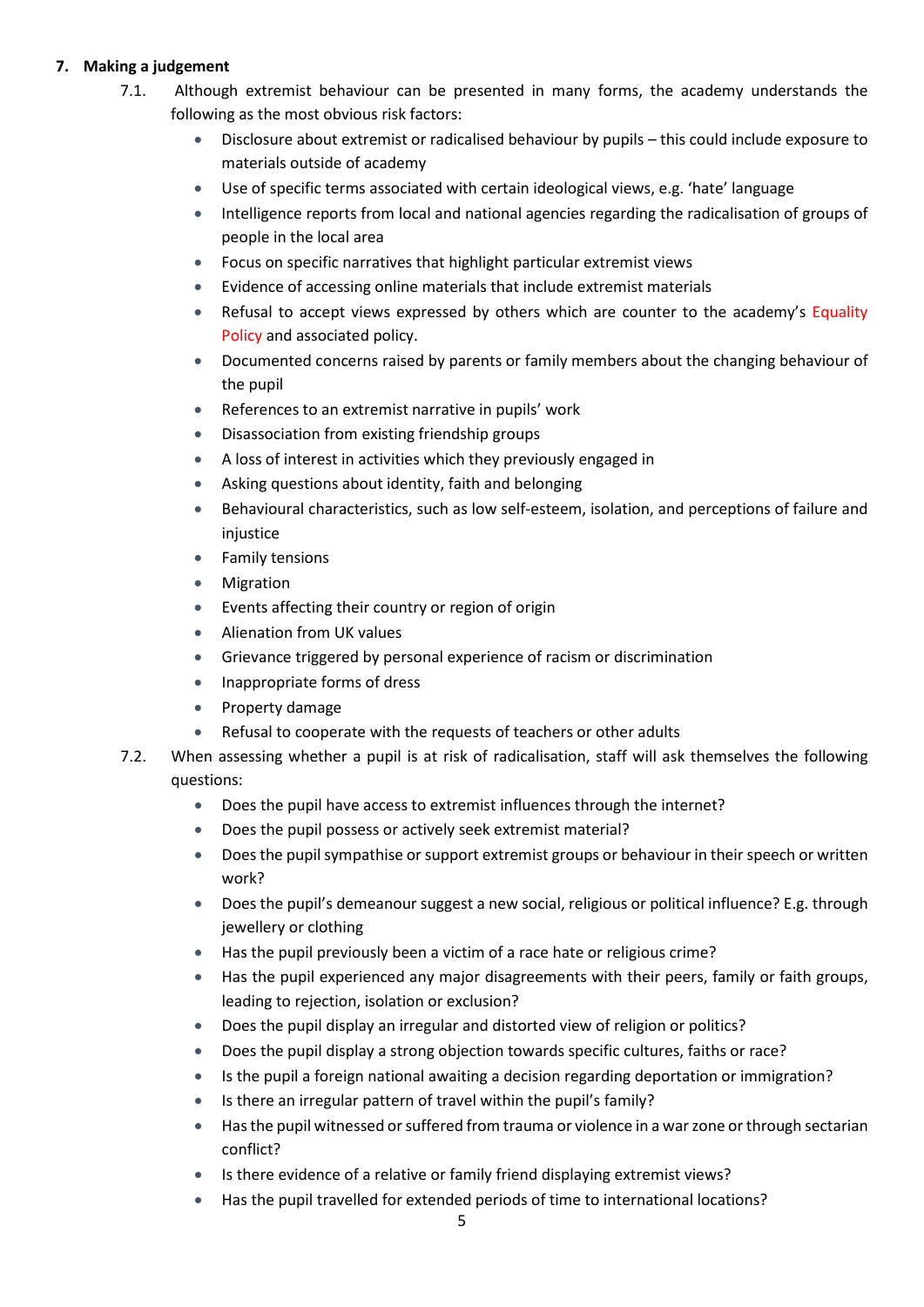- Does the pupil have experience of poverty, disadvantage, discrimination or social exclusion?
- Does the pupil display a lack of affinity or understanding for others?
- Is the pupil a victim of social isolation?
- Does the pupil have insecure, conflicted or absent family relationships?
- 7.3. Critical indicators include where a pupil is:
	- In contact with extremist recruiters.
	- Articulating support for extremist causes or leaders.
	- Accessing extremist websites.
	- Possessing extremist literature.
	- Using extremist narratives and a global ideology to explain personal disadvantage.
	- Justifying the use of violence to solve societal issues.
	- Joining extremist organisations.
	- Making significant changes to their appearance and/or behaviour.
- 7.4. The DSL, and any deputies, will undergo annual, designated Prevent awareness training in order to provide advice and support to staff on protecting pupils from the risk of radicalisation.
- 7.5. Staff will undergo annual Prevent awareness training. Staff should complete annual online training in order to ensure most up to date training is in place. In order to ensure that they are up-to-date to recognise indicators of radicalisation, DSL staff should ensure regular training opportunities throughout the year.
- 7.6. Staff, including the DSL and any deputies, will also undergo regular training in response to any updates.

#### **8. Community links**

- 8.1. The academy will engage in community round-table discussions with local community and religious leaders, and local law enforcement, where appropriate.
- 8.2. The academy will include discussion about the Prevent agenda in Local Academy Committee meetings and will report on the agenda to the trust board on a termly basis through the Audit, Risk and Finance committee.
- 8.3. The academy will operate an open-door policy for community members to report concerns.
- 8.4. The academy will open our doors to the community for festivals, religious and other events.
- 8.5. The academy will select a range of charities to support across the year which represent our academy community, including local community groups.

#### **9. Making a referral**

- 9.1. In accordance with the academy's Child Protection and Safeguarding Policy, if any member of staff has concerns about a pupil, they will raise this with the DSL.
- 9.2. Parents will be contacted to discuss the issue and investigate where there are any mitigating home circumstances, unless doing so would put the pupil at further risk of harm. A decision will be made at this meeting to determine whether a Prevent referral should be made.
- 9.3. In most cases, the DSL will undertake a Prevent referral where there is a radicalisation concern, as appropriate.
- 9.4. Staff members may make a Prevent referral if they deem it necessary the DSL will be notified in all cases and will support staff members who do so.
- 9.5. Staff members will be informed that they may be asked to attend a Channel panel to discuss the pupil who has been referred to determine whether support is required.
- 9.6. The LA's Channel panel will decide which support, if any, is required and arrange for this support to be implemented.